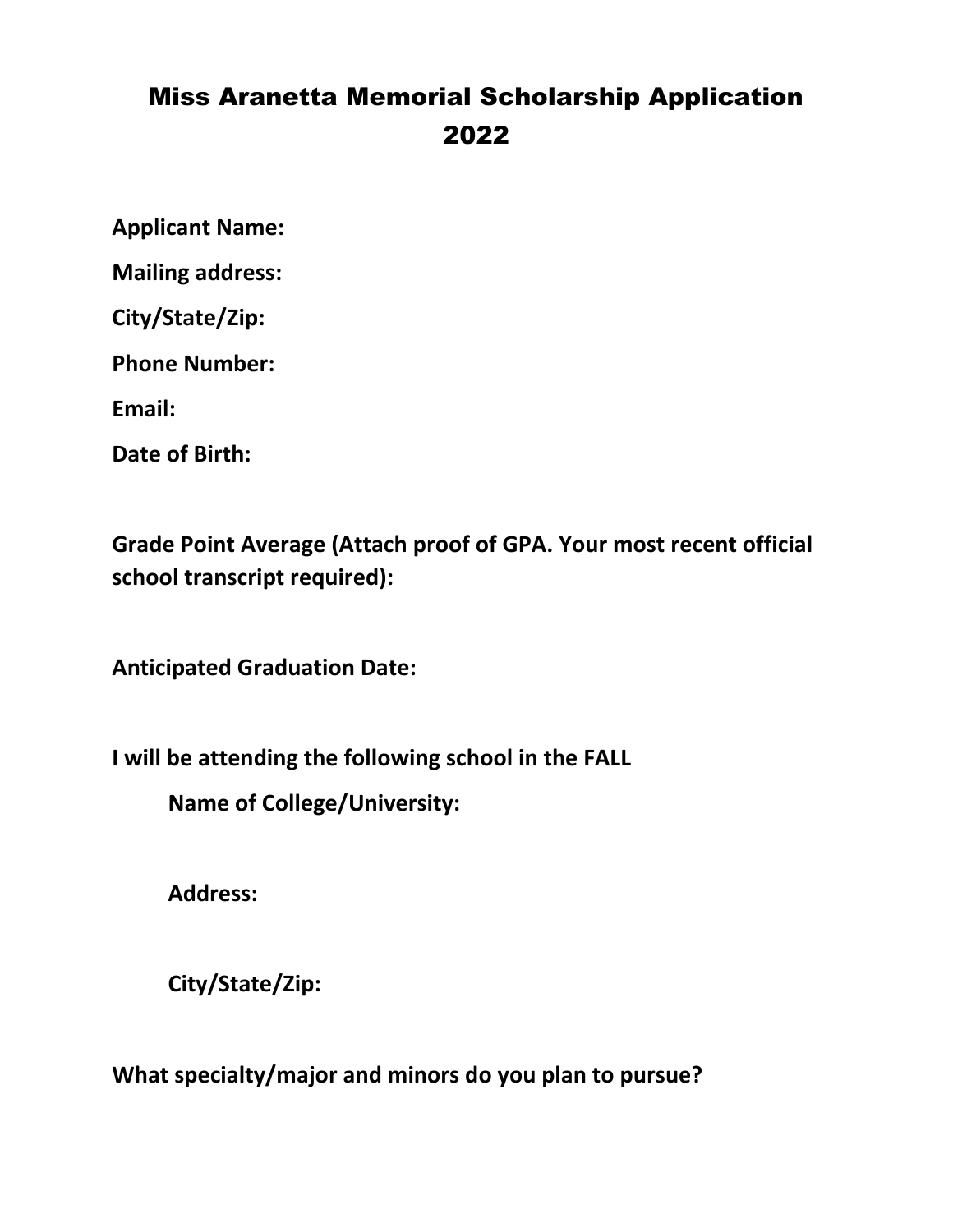**What are your educational and professional goals and objectives?**  (Attach if preferred)

**List any academic honors, awards, and memberships** (Attached if preferred)

**List your community service activities, athletics, hobbies, outside interests, and extracurricular activities.** (Attach if preferred)

# *The following items must be attached with this application in order for the application to qualify to be reviewed by the scholarship committee. Incomplete applications will not be considered.*

- 1. **One recommendation letter.** Emailed in PDF form with applicant's name in subject from a non-family member.
- 2. **Most recent official high school transcript** (must have senior year fall grades.)
- 3. **Essay:** (250 word minimum) The essay should discuss how dance has impacted your life.